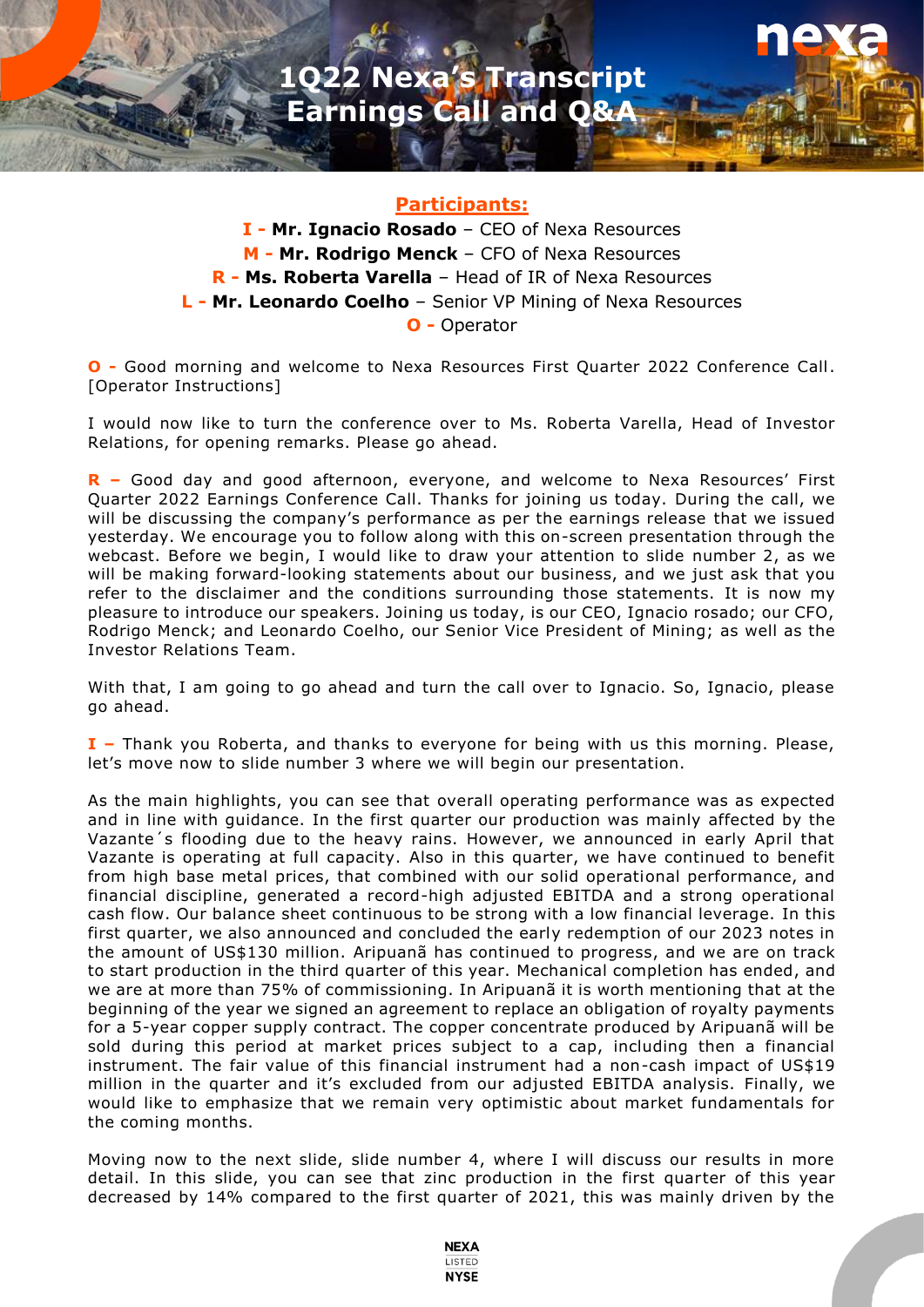

temporary reduced capacity in Vazante and lower treated ore volume in Cerro Lindo. As previously disclosed, Vazante underground mine was partially flooded from mid-January until the end of march due to the heavy rainfall levels in the state of Minas Gerais. At Cerro Lindo, treated ore volume was below our expectations as the workforce was impacted by COVID and we also anticipated maintenance at the concentrator plant. For the next quarters, we expect zinc production from Cerro Lindo and Vazante to improve, while Cerro Pasco complex and Morro Agudo are estimated to be relatively stable, similar to their first quarter performance. Mining cash cost in this quarter decreased by 23% compared to the prior year, and this was mainly explained by: (i) higher by-products and lower TCs; which offset; (ii) higher operating costs and the decrease in zinc volumes. Similar to the end of last year, we continue to face inflationary cost pressures in thirdparty services, consumables, and logistic expenses. Now moving to the smelting segment in slide number 5.

In the first quarter, metal sales totaled 134kt, 9% lower compared to the first quarter of last year, following lower production in Peru and in Brazil. In Brazil, smelter production was affected by the decrease in supply of Vazante, as well as lower calcine availability from Peru. In Peru, as previously anticipated, production in Cajamarquilla decreased yearover-year due to the reduction of calcine supply. For the second quarter, smelter production is expected to increase, as Vazante supply is normalized. Sales are expected to follow higher production volume and our 2022 guidance remains unchanged. Our smelting cash cost in this first quarter increased by 26.5% compared to the same period of last year, and this was mainly driven by: (i) higher zinc LME prices, which increased 37%, lower TCs, and higher operating costs. These factors were partially offset by higher by-products contribution. Conversion cost in the first quarter was US\$0.25 cents per pound compared to US\$0.18 cents per pound in the first quarter of last year. This increase is driven by the increase in energy prices and other variable costs, also influenced by higher inflation rates. Now moving to the next slide related to the completion of our Aripuanã project.

In Aripuanã we continue to make solid progress in all areas. The beneficiation plant was delivered to the operations team for commissioning, which reached more than 75% of progress by the end of march. In the second quarter, we plan to continue with the cold and hot commissioning of flotations' circuits of the three minerals and their concentrate filters. Also, the rest of the beneficiation plant circuits, as flocculants are under the commissioning phase to allow the start of operations. We are on track to start commercial production in the third quarter of 2022. In mine development, we have been very successful developing our Arex and Link mines and have reached 3.3 months of production in stockpiles. I had the opportunity to visit Aripuanã at the beginning of this month and I am confident that we're close to completion. As I mentioned before, Aripuanã will become a long-life flagship mine. Now, moving to the next slide where I will give you an update on explorations.

In the first quarter of this year, we executed our exploration program as planned and 28 thousand meters were drilled. At Cerro Lindo, the exploration program continued to focus on extensions of known orebodies to the southeast of the mine, and on the new VMS discovery at the Pucasalla target; in which drilling keeps confirming the continuity of zinc and lead mineralizations. At Aripuanã, the Babaçu NW revealed thick intersections with still pending assay results. At the Pasco complex, drilling remained focused on extending the existing mineralized bodies. In Bonsucesso, infill and deep exploratory drilling continue revealing thick and high-grade mineralized intersections that will increase resources in the north extent of this body. Now, moving to the next slide to show our financial results.

In slide number 8, beginning with the chart on your upper left, consolidated net revenue for the first quarter grew 20% compared to the first quarter of 2022. This was mainly driven by higher LME prices, which compensated for lower volumes. Consolidated adjusted EBITDA for the quarter was US\$208 million, a record-high for a first quarter, and increased by 16% from the first quarter of 2021. This performance is explained by higher metal prices and higher by-products contribution, which offset lower volumes and the increase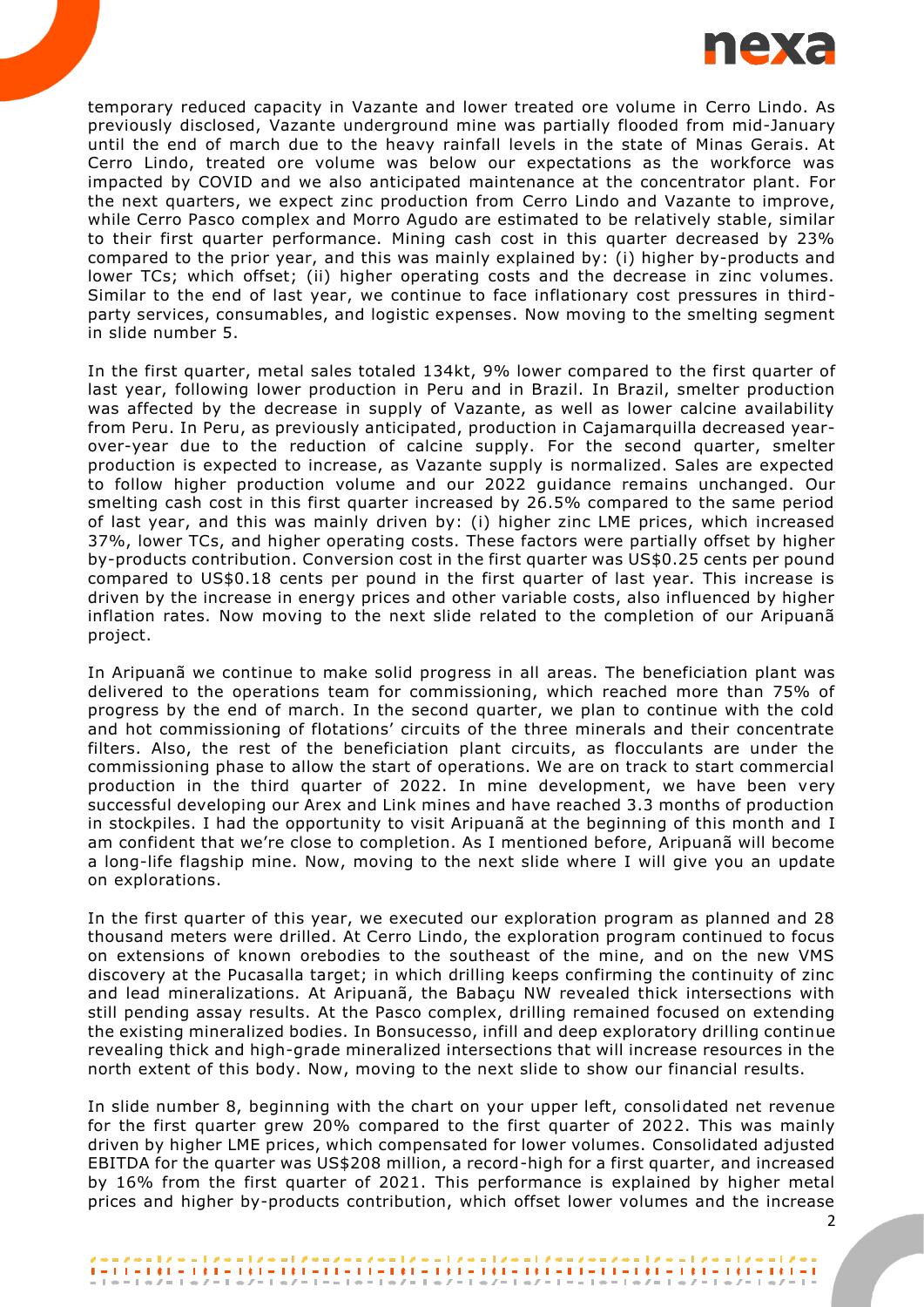

in unit costs resulting from inflationary pressures. Compared to the fourth quarter of last year, adjusted EBITDA increased by 53%. So, in addition to the comments mentioned before, adjusted EBITDA was also affected by the decrease in mineral exploration and project evaluation expenses, and lower SG&A expenses. In the next slide, I will discuss the financial performance by segment.

In the mining segment net revenue totaled US\$322 million in the first quarter and increased 26% versus the first quarter of last year. This factor was mainly driven by higher average LME prices. Adjusted EBITDA for the mining segment followed the upward trend and reached US\$127 million, 31% compared to the first quarter of 2021. Higher prices and by-products contribution offset the decrease in volumes and the increase in variable and fixed costs, as well as the increase in pre-operating expenses of the Aripuanã project in the amount of US\$10 million. In the smelting segment, net revenue in the first quarter totaled US\$562 million, and rose 20% versus the first quarter of last year, also supported by higher LME prices. Adjusted EBITDA was US\$82 million, a slight decrease compared to the first quarter of last year but a strong recovery from the fourth quarter of last year , and this was explained by: (i) higher LME prices; (ii) the expected reverse in hedge book difference, as we explained in the previous quarter; and (iii) higher by-products contribution and higher TCs.

I will now turn over the call to Rodrigo Menck, our CFO, who will comment on our investments.

**M –** Good morning and good afternoon, everyone. In the first quarter, we have invested US\$83 million dollars in capex, being us\$27 million dollars directly to the Aripuanã project. The Brazilian real appreciation against the U.S. Dollar had a negative impact of US\$4.7 million in the quarter on this specific line. With regards to the mineral exploration and project evaluation, we invested a total of US\$16 million in the quarter, being almost US\$11 million related to mineral exploration and mine development. As part of our long-term strategy, we will maintain our efforts to replace and increase mineral reserves and resources, supporting our business growth. Total planned exploration and project evaluation expenditures are expected to be US\$82 million in 2022 and remains unchanged. Moving to the next slide, where we will discuss our cash flow generation.

Here on slide 11, starting from our US\$208 million adjusted EBITDA and considering the reconciliation to cash flow, cash flow provided by operations before working capital changes was US\$227 million. We had US\$93 million from interest paid and taxes, and US\$46 million dollars of sustaining capex. Still, Nexa has generated US\$88 million dollars of cash before expansion projects and working capital during the analyzed period. After that, we invested US\$10 million dollars in non-sustaining capex and US\$27 million in Aripuanã. We also had a negative net effect of US\$43 million due to the early redemption of our 2023 notes of approximately US\$133 million, partially offset by a new export credit agreement in the principal amount of US\$90 million. Dividends and shareholder premium payments totaled US\$50 million, and foreign exchange effects on cash and cash equivalents, was positive effect in US\$31 million dollars. Finally, there were working capital investments of US\$156 million in the first quarter, highly impacted by higher LME prices on inventories and receivables, and lower outstanding amounts of account payables. With all the effects presented in this slide, free cash flow was negative in US\$168 million dollars in the first quarter. This negative effect was financed by our strong balance explained in the following slide.

On slide 12, you can see that our liquidity remains strong, and we continue to report a healthy balance sheet with an extended debt profile. By the end of the first quarter, our current available liquidity was approximately US\$900 million, which includes our undrawn revolving credit facility of US\$300 million. Total cash decreased compared to December 31, 2021, mainly driven by the early redemption of the outstanding 2023 notes, and the continued investment in excess of operating cash flows over the quarter. As of March  $31^{st}$ , the average maturity of our total debt was 5.4 years, with a 5.16% average debt cost.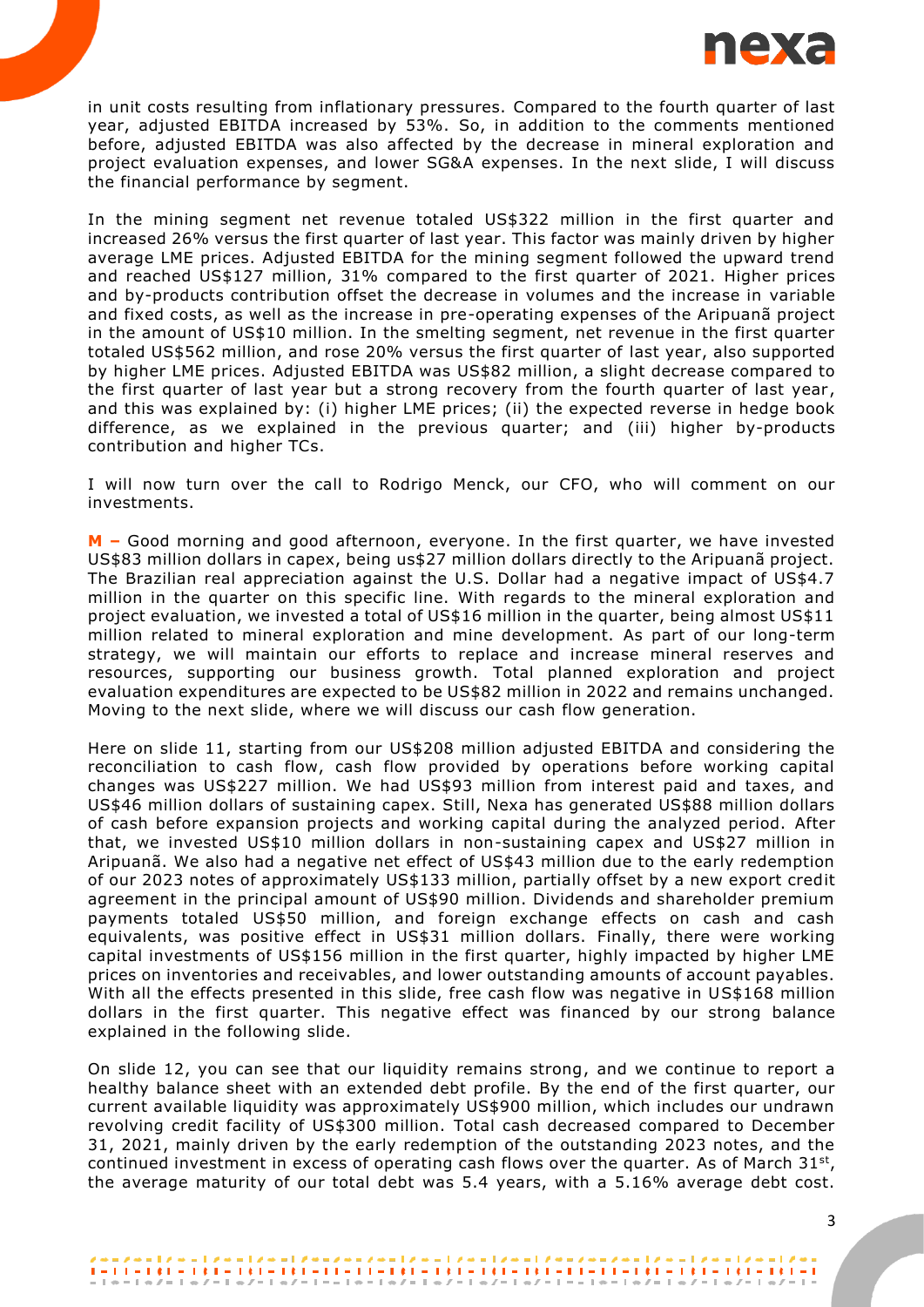

Our leverage, measured by the net debt to adjusted EBITDA ratio was 1.53x compared with 1.37x at the end of 2021 and 1.73x a year ago. Moving to the next slide.

On this slide 13, we show you that average zinc price in the first quarter of the year increased more than 35% when compared to the same period one year ago, as limited supply has continued to support higher prices. Furthermore, the Russia-Ukraine war boosted base metal prices, which were already on a strong upward trend. Copper prices similarly increased by 18% in 1Q22 compared to 1Q21. Regarding market fundamentals, there is no change from what we presented in our call in February. The supply projections for zinc continue to be above real mine production and this effect combined with solid demand should support higher zinc prices.

I will now handle the call back to Ignacio, who will continue our presentation. Ignacio please.

**I –** Thank you, Rodrigo. I am now on slide 16. Corporate social responsibility is key for our industry, and it is core for our strategy. Last year, we started to revise our material topics related to corporate goals and ESG management guidelines. We have already established ESG metrics to our executive's annual compensation. In the first quarter of this year, we published our code of conduct for suppliers. The purpose of this document is to establish the rules that will guide our suppliers' ethical and socio-environmental behavior, which are directly related to our code of conduct and reflect a responsible and transparent performance. In May 2022, we expect to publish our annual sustainability report, which provides detailed and transparent information on the ESG results achieved throughout the year. For this year, we expect to finalize and have the final approval of the board of our ESG targets and KPIs to be disclosed to the market. we aim to enhance our transparency and accountability to our ESG initiatives. Now, turning to our last slide.

I would like to close this presentation by briefly reinforcing our priorities for this year . We are very close to deliver our 3rd flagship mine, Aripuanã, and we need to focus on its start-up and commercial production, as well to continue to work on its life of mine extension. We will continue working on improving our cash flow generation from our operations. Inflationary cost pressures are expected to continue, and we remain committed with our financial discipline on costs and capex optimization, extending our life of mine of our main assets remains a priority and this action has to be implemented in combination with a clear growth strategy in copper. Finally, we need to deliver a strong balance sheet, so we can fund most of our growth with our cash flow, while generating value to all our stakeholders.

Thank you very much for attending this presentation. I will know open up for questions.

## **Q&A Session:**

**O –** We will now begin the question-and-answer session. [Operator Instructions] The first question comes from Carlos De Alba with Morgan Stanley, please go ahead.

**Question –** Thank you very much, everyone. So, first question, if I may, is on the new offtake agreement in Aripuanã that replaced a royalty liability. We read that the notes, we heard the comments earlier but maybe if you could explain a little bit more, I still don't fully understand what exactly happened? Was this an obligation that you were supposed to start paying earlier than the new start-up of Aripuanã and exactly what is happening there in terms of what is the volume which is capped the concentration of sales as well the minimum price? I think if I understood correctly, the lower of the LME price or a fixed price. So, if you could provide details around that, so we can model that would be great as well as to when exactly these concentrate deliverables will start presumably as early as the third quarter when the operation commences. My second question, if I may, has to do with working capital and cost of run of mine trends. In the first quarter, all working capital increase, part of that definitely is prices. But if you could comment as to how your

 $\frac{1}{2} + 1 \cdot \frac{1}{2} + 1 \cdot \frac{1}{2} + 1 \cdot \frac{1}{2} + 1 \cdot \frac{1}{2} + 1 \cdot \frac{1}{2} + 1 \cdot \frac{1}{2} + 1 \cdot \frac{1}{2} + 1 \cdot \frac{1}{2} + 1 \cdot \frac{1}{2} + 1 \cdot \frac{1}{2} + 1 \cdot \frac{1}{2} + 1 \cdot \frac{1}{2} + 1 \cdot \frac{1}{2} + 1 \cdot \frac{1}{2} + 1 \cdot \frac{1}{2} + 1 \cdot \frac{1}{2} + 1 \cdot \frac{1}{2} + 1 \cdot \frac{1$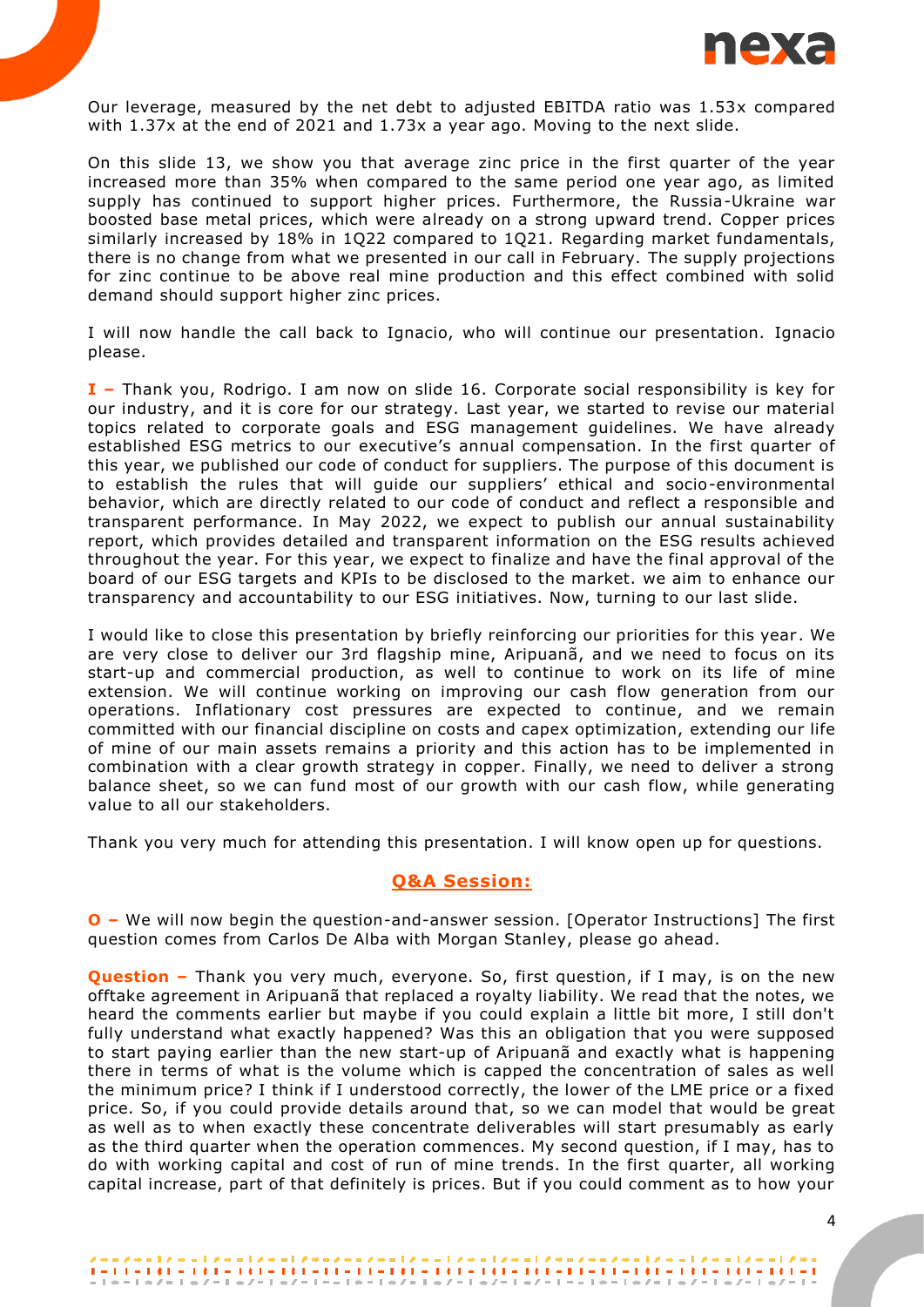

level of inventories in terms of volumes? Where do they stand right now? And what are the trends that you expect in working capital from that perspective, that will be very useful. And then also any comments that you may have on the trend of cost per run of mine given that they have been the increase year-on-year and quarter-on-quarter as well. Thank you.

**M –** Hello, Carlos. Good morning, thank you for the questions, Rodrigo here. First of all, the offtake, I will provide you something that you will be able to have a rationale because the details of the contract are under confidentiality, so cannot open up, for example, the price cap. But as you can see on the intangibles, we have an inception in January, which is what would be in the cost of mining rights, okay? And then the mark-to-market that you see affecting our results is the variation on this price. So, we have committed to deliver up to 31kt of copper in 5 years beginning October this year, all right? There is a curve of deliveries throughout the 5 years which respectively, ramp-up of the project. And once we deliver approximately 31kt, we finalized the obligation. This obligation extinguishes part of the royalties that we have in Aripuanã, one specific royalty for this specific offtake that we had in the past. And this was a negotiation that we had as we were managing these agreements of royalties from the past. That's pretty much it. You will follow up this quarter-to-quarter by the mark-to-market that we will disclose. This can be positive or can be negative depending on the future prices of the copper curve. I hope this is clear. The second one, working capital. Working capital is mainly price, mainly on receivables and of course inventories. Our volumes in inventories for the first quarter has increased a bit for calcine and also zinc concentrate in preparing for the maintenance stoppages that we have also, right, in some parts of our process. This is forecasted to be consumed in the coming quarter, not necessarily all at once, but this provides production stability in our smelters, so it's very important for us. Price is going up, of course, by the end of the quarter, it was above US\$4,000/t. This increased the mark-to-market of inventory, so this is forecasted to be reversed in the coming quarters when you consume those outstanding. On the payables, what happened was that we had higher payments then the ratio of generation of new payables. Why is that? As you saw in the fourth quarter, we invested US\$160 million approximately of CAPEX. And in this first quarter, we invested half of that. As our average term for this type of payment is around 45 to 50 days, you can do the math really the outstanding amounts were reduced, so this impacted the investment of working capital. But if you look overall, we are balanced in working capital index. We are investing US\$9 million only in our whole balance sheet position. So, I hope this is clear as well.

**I –** Yes. And Carlos, just to add to Rodrigo's comment, as you can see on slide 11, the main effects that affect our cash flow was mainly working capital. And as Rodrigo was explaining, we were building this inventory and then some receivables and payables and some of these effects are going to turn back. So, we believe that in the second quarter, we will have, hopefully, with these prices, cash flow positive quarter. Yes. Regarding costs, yes, we already factor in our projections and the guidance that we gave to the market, 7% of inflation in cost because these inflation pressures were not in this quarter, they began during last year. There were a lot of increases in energy costs, a lot of it is in cement, in lime. And we had a lot of pressure from the contractors in terms of salaries and in terms of replace of equipment, etc. So, this has been the case in this quarter and given that we have anticipated that we sort of comply with the cost per ton that we had in the quarter. In the second quarter, we don't see more important effects. However, we have to be very cautious because at high zinc prices and these high prices that we have, all the industry and all the providers also face pressures, and we have to be balanced with them as well because we have to keep long-term relationships. So, we are cautious. We don't see in the second quarter more increases, but if we see those, we will get back to you and we will provide guidance to the market as well.

**O –** The next question comes from Orest Wowkodaw with Scotiabank. Please, go ahead.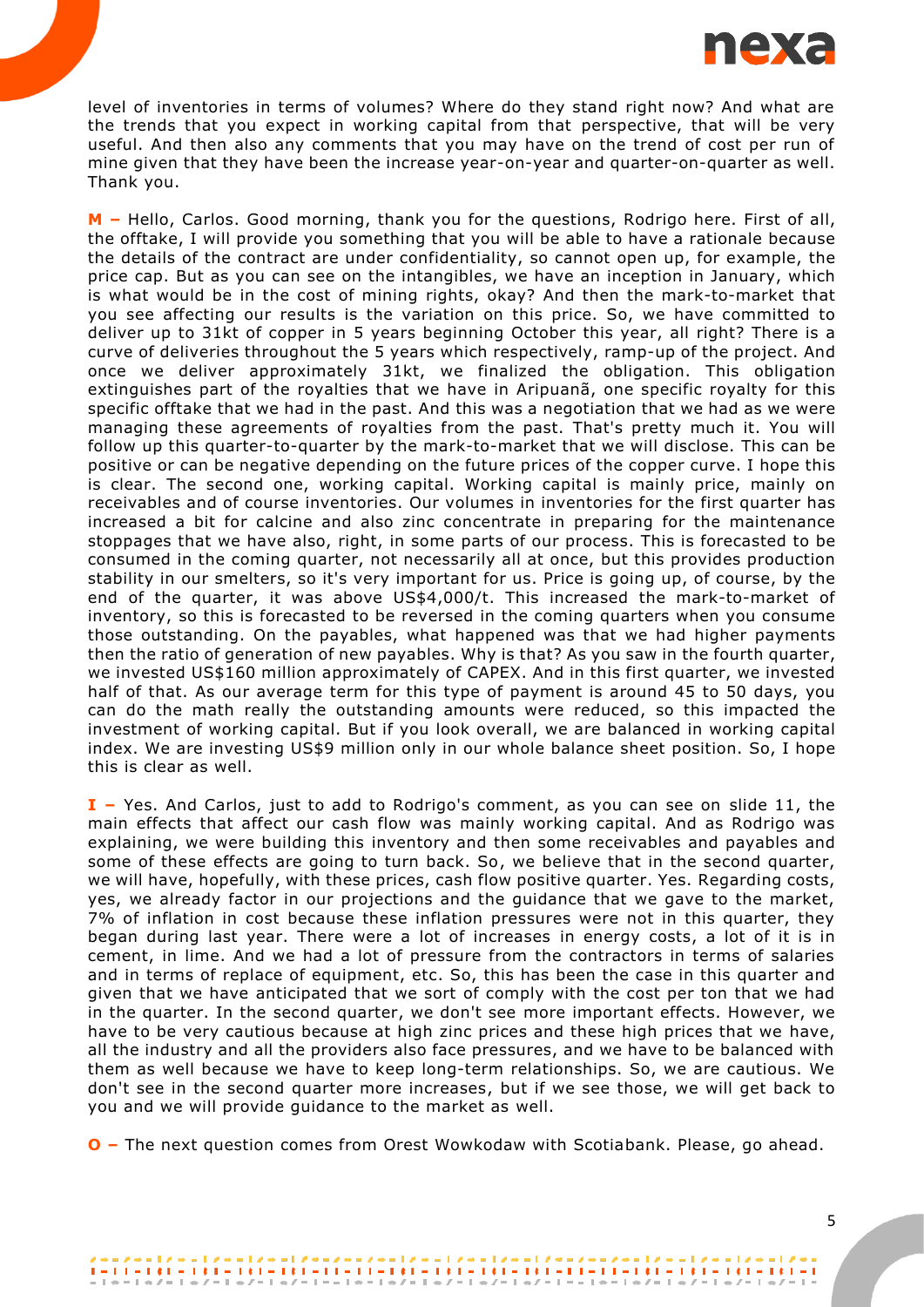

**Question –** Hi, good morning. I also wanted to talk a little bit more about cost today. Just I'm very surprised that you're not seeing or not guiding to higher costs. Just when I think about some of the impacts to your business right now, certainly, zinc TCs have moved up and the Brazilian currency has strengthened. Obviously, there's rising input costs across the board. How does your cost guidance, I guess that you already assumed 7% higher cost guidance, I assume, in the guidance. But I'm just wondering how to think about those factors in the fact that there's no change in your cost guidance.

**I –** Yes. I mean, there are many variables to consider here. The comment that I mentioned before was on the cost per ton, which is the 1 that is controlled at the mine. But if you consider the C1 you will see that TCs will influence that, and that's true because TCs are going up, and you are right on that. But again, our by-products, on the sales of our byproducts with these prices and the volume that we have, we will sort of offset the C1 cash cost as well. So, the cost per tonne per mine is the comments I made, yes, we are having pressures on those. We anticipated this 7% of those costs. We are having more pressures, but with volume and some internal initiatives related to efficiencies on that support, efficiencies in the mine, in the utilization of equipment efficiency in productivity, we are sort of managing those. TC is something that we don't control. And the byproducts are driven by price, so that's why the C1, we don't see that C1 going up. So that's more or less this. Regarding the Brazil real, yes, we forecasted an exchange rate higher. We had, I think, an average of US\$5.20.

**M –** US\$5.50, I think, for the year, right? Cost guidance was forecasted with US\$5.50 of FX exchange ratio. And of course, now that we are under that, we have a pressure, a sensitivity that we can use as a rationale for the whole year, every US\$0.10, we have kind of an increased, nominal dollar increase of US\$10 million for the whole year and then proportionally throughout the year. So together with those initiatives that Ignacio mentioned, there are some balances between one and another. But one thing that is important is that within the 7% expectation that we included in our guidance, cost guidance we were very pessimistic about energy costs. And in Brazil, as you know, our main component of the matrix is hydrological. At that moment, we had the red flag as we call it in the system here and the prices were really expected to go up, but the raining season was really good for the basins here. And now we are in the green flag and the expectation is for costs to go down. So, we are observing, it's still too early in the year to know if this is going to really benefit us because we also have, as Ignacio mentioned, pressure on the transportation and logistics side, and some other inputs, warehouse items and all that. So, we are being cautious, we are observing, and we will come back to the market with some change on that, but we are not anticipating at this point in time, anything that for us means anything higher than the 7% in dollar terms for the year. Is it clear?

**Question –** It is. Thank you for that. And then...

**M –** The bit of a difference that Brazil has with the other countries.

**Question** – Definitely. Can you please remind us just on how your smelting contracts work? The new TC, I assume, will come into effect here in the second quarter for zinc. But can you just remind us of sort of how that 3-year kind of trailing TC is going to work for the smelting business?

**I –** Yes. The higher TC, you know, is related to the availability of smelting throughout the world, especially in Europe. Europe is facing a very high energy costs, so some of the smelters are closing down and because of that the TCs are going up. So, part of the contracts, part of the inputs in our smelters in Peru, 50% are from Cerro Lindo and from El Porvenir and Atacocha. In Brazil, a big percentage of those come from Vazante and from Morro Agudo. So, the new TCs will translate to the mines, because we have to follow market tendencies, but the profitability will go to the smelters. And the other TCs, regarding the concentrate that we bought to fill the plants, a big percentage was already fixed with the previous TC. So, we are not getting the benefit in the smelters of this TCs.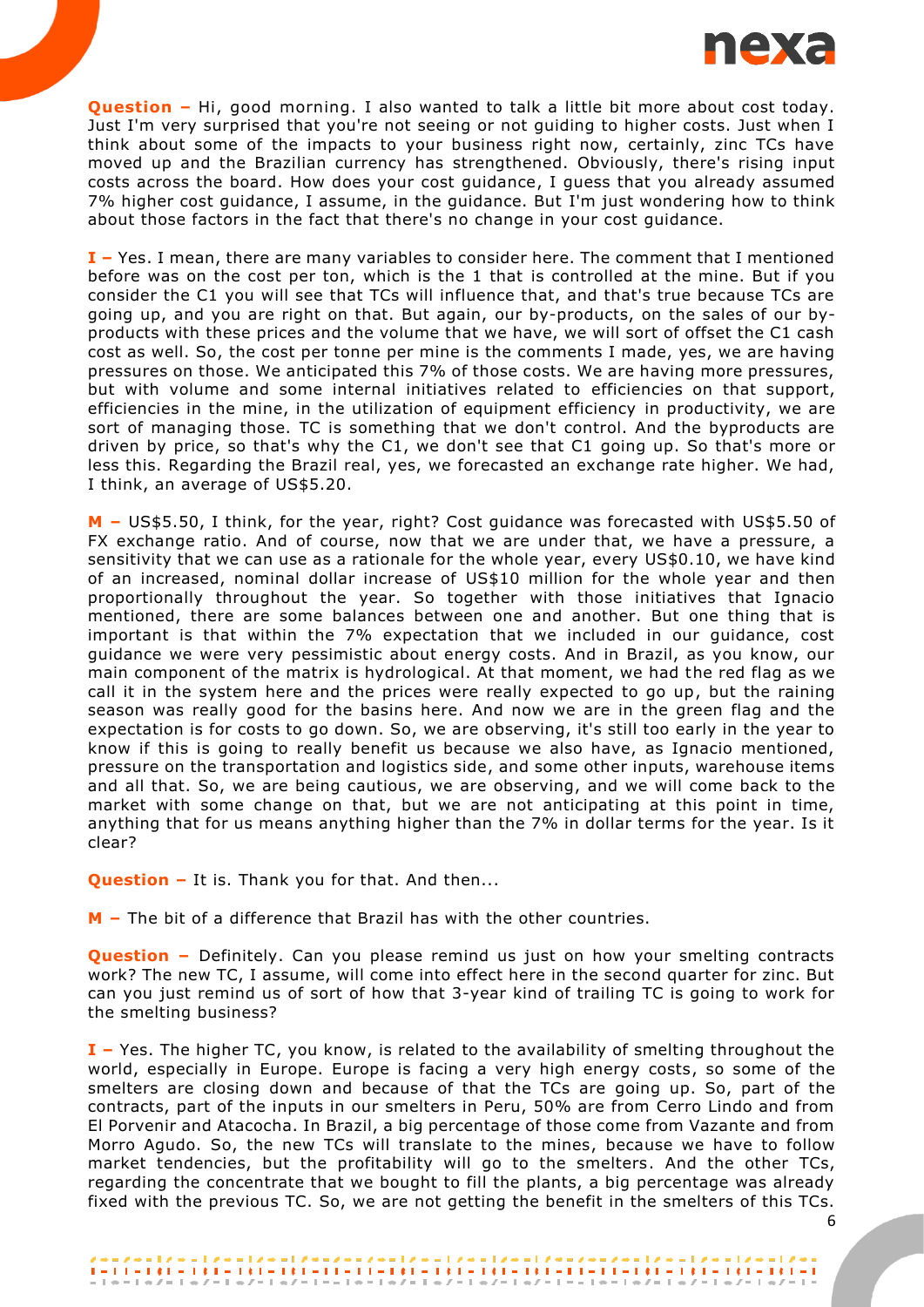

We, however, have some small spots that are being benefited from this new TC. So that's more or less the mix that we are having today in this effect of new TCs in the market.

**M -** If you want some proportions or just to remind you, 50% of our concentrated sourced by our own mines. So, the new TC will impact as an accounting policy ever since the beginning of the year throughout the year as a reference, so from our internal transfers. The 50% of what we consume is sourced by third parties, as Ignacio was mentioning, being 80% to 90% under the BRIC agreement, as he was describing, and 10% to 20% from spot and then we have a mild impact there, but it's very marginal overall. It's going up a bit with the new TCs, just to remind you of the percentages.

**O –** Our next question comes from Alex Hacking with Citi. Please, go ahead.

**Question –** Hi, good morning. I just have a couple of follow-up questions, if I may. Firstly, on the TCs, the smelting charges, is there any zinc price participation back in those contracts? Thank you.

**M –** I'm sorry, Alex, how are you? Just for me to clearly understand your question. You mean escalation mechanisms in case zinc prices go up, such as what was disclosed as the benchmark?

**Question** – I'm sorry. I had a problem with my headset. My question was just around price participation in the in the treatment charges this year. Is there any price participation in the contracts?

**M –** No. No, this is not a common feature for us. In some spot negotiations, you might have some escalation. So, as you saw recently, for example, it's US\$230 and if prices stay above a certain level, you can have additional dollars in the CPC's. But we don't have this type of features in our agreements. As I was describing to Orest's question about the percentages that we have, what remains in this spot is really 10% of the 50%. So, 5% overall has a minor effect in our overall TCs impact. Is this clear?

**Question –** Yes, that's clear. And then just a follow-up on Carlos' question earlier about the Aripuanã offtake. Just to clarify, it's 30kt in total, right, over 5 years, so it would be roughly 6kt.

**M –** 6kt over 5 years, yes. So, it's 30kt over 5 years. So, it's not 30,000 per year.

**Question –** Okay. Perfect. And then just finally on the cost side, are you seeing significant increases in the cost of your explosives? This is something that a couple of other miners who have highlighted as seeing significant cost inflation for them, thank you.

**M –** No. From our end here, as I explained, we are pretty, I wouldn't say comfortable. We're cautious, but we are seeing that the pressure that we're feeling on our cost, and it's really within those 7% range that we have disclosed. But of course, should this increase, we will be updating our estimates.

**O –** Next question comes from Jackie Przybylowski with BMO Capital. Please, go ahead.

**Question –** Thanks very much and congratulations on the quarter. I just wanted to ask a question about Aripuanã and the commissioning there. It looks like you're on track, still to hit commercial production later this year. Can you maybe just talk about where is the definition of commercial production related to full nameplate capacity. Do you expect to hit your full nameplate capacity by the third quarter? And also, can you maybe just talk about what are maybe the risks that you see over the next couple of months to hitting commercial production?

**I –** Yes. As I was saying, 75% of the commission is already done. And I guess we are in the process of testing with water, most of the equipment today. And so far, we are not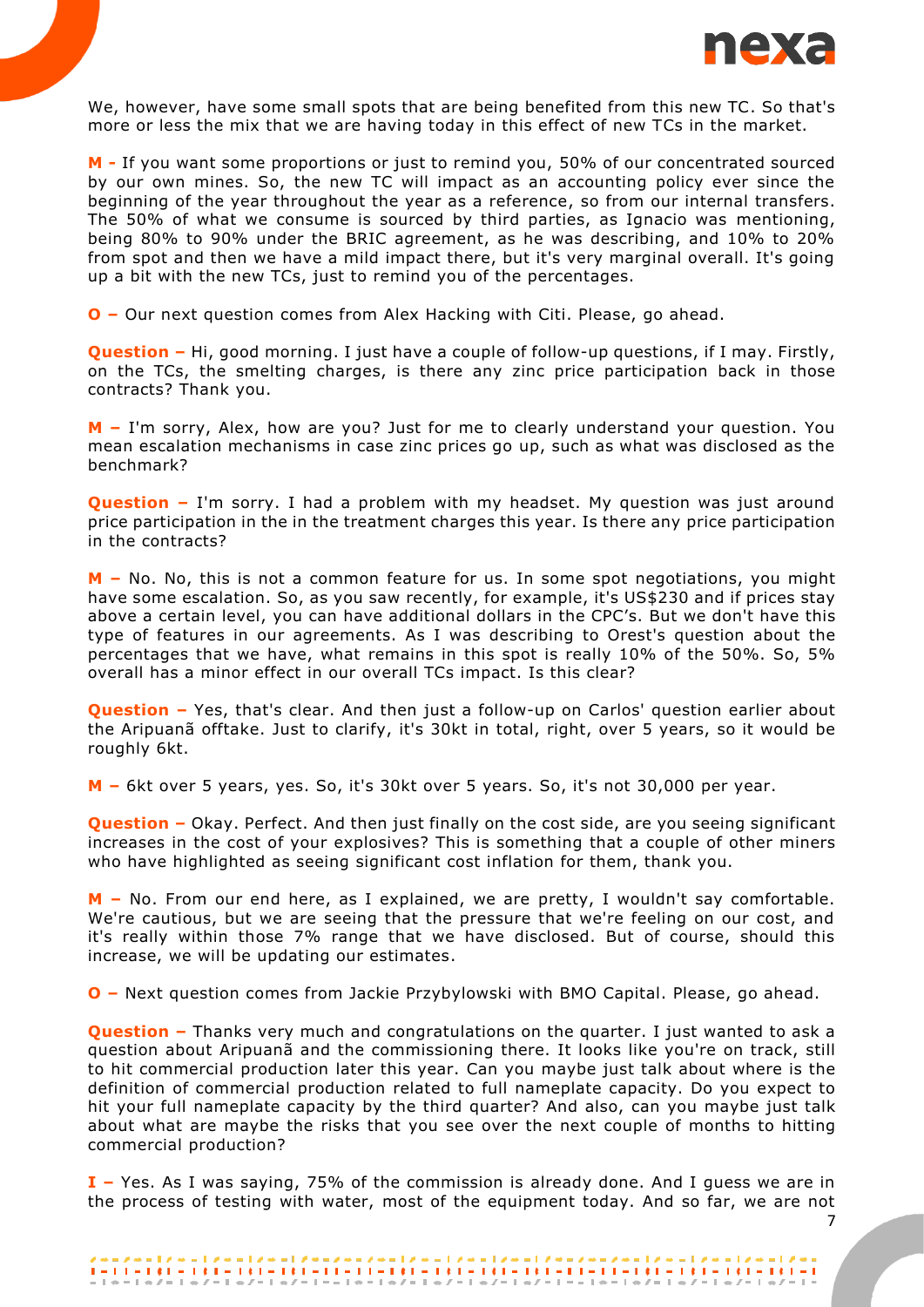

having any problems. As you can see, as you may know now, also the plant is all automated. So, we need to run all these cables and make sure that the automation process works. So, we are in that process right now. So, we are very close of starting the rampup of the plant, yes. Having said that, I would say we are very, very close to start the ramp-up. I cannot give you some, I would say, I cannot put some time on it because this is a process. But however, I would say that it's going to be soon, it's going to be in the third quarter, hopefully, beginning to mid-third quarter it's starting to ramp up. Regarding a commercial production, I don't know, Rodrigo.

**M –** So commercial production, we have defined the level of the stability that needs to be achieved for us to call it, commercial production. And that will be throughout the ramp-up process. So, once we have it, we will be disclosing, as Ignacio said, there is a plan of the ramp-up, but things can happen, and this might be variable. We expect to achieve it throughout this year yet.

**I –** Yes, but Jackie, I mean we are very, very confident that we are towards the end of the project. This is going to be in the third quarter, and we are very confident that that's happening.

**Question** – Yes, sorry. I mean, maybe just to clarify my question. Can we assume that when you hit commercial production or let's say, by the end of the third quarter or sometime this year, like Rodrigo mentioned, can we assume you're at your nameplate? Or is there still a gap between where you hit commercial production and where you hit full capacity? I'm just wondering because some people define commercial production as a lower throughput rate than that.

**M –** Yes, there's a gap between what we call commercial production and nameplate capacity, certainly. Nameplate capacity, we'll be achieving on by next year probably in the second half of last next year. Remember that our disclosure for the ramp-up period was up to 15 months. So, we are working the curve throughout this period. Usually, commercial production is around 70% of the nameplate capacity utilization so, we are working on those curves and numbers, Jackie.

**I –** And once the ramp-up starts, Jackie, I think we can provide more guidance to the market on how this is going to evolve through the end of the year. So, we will do that.

**O –** Our next question comes from Hernán Kisluk with MetLife. Please, go ahead.

**Question –** Good morning, thank you for taking my questions. I have 2 questions actually. The first is regarding your plans to expand in copper production. So, in the report you mentioned, you are targeting 100kt at some point in time. And I have already seen the projects that you have in the pipeline, Magistral and Pukaqaqa, but it seems that Pukaqaqa is still on hold, so I would like maybe to hear more color from you guys in terms of when and how and maybe even where you expect to deploy your resources to place your copper production? That's the first question. The second one is around Cerro Lindo production. So, since the end of 2020 or all along 2021 and into the first quarter of 2022. It seems that production has been on a declining trend that it has actually resuming decline in trend that started a long time ago. So, my question here is what should we expect in terms of production from Cerro Lindo? And also, the other side of this is that cost per ton before by-products are going up because of lower dilution, I guess, and so also, what should we expect in terms of cost from this mine?

**O –** It appears we've lost connection with our main speakers.

**L –** Yes, I can take question and they told me that they have lost connection. But Herman, you're right, for the previous years, Cerro Lindo has been reducing production, mainly because of rates, which was expected by our reserve model. And throughput was about stabilizing between 6.5 million tons a year. We expect to keep that level of production for the coming years. We're still assessing our geotech models to see how that's going to be

 $1 - 11 - 121 - 121 - 121 - 121 - 11 - 11 - 121 - 121 - 121 - 121 - 121 - 121 - 121 - 121 - 121 - 121 - 121 - 121 - 121 - 121 - 121 - 121 - 121 - 121 - 121 - 121 - 121 - 121 - 121 - 121 - 121 - 121 - 121 - 121 - 121 - 121 - 121 - 121 - 121 - 121 - 121 - 121 - 121 -$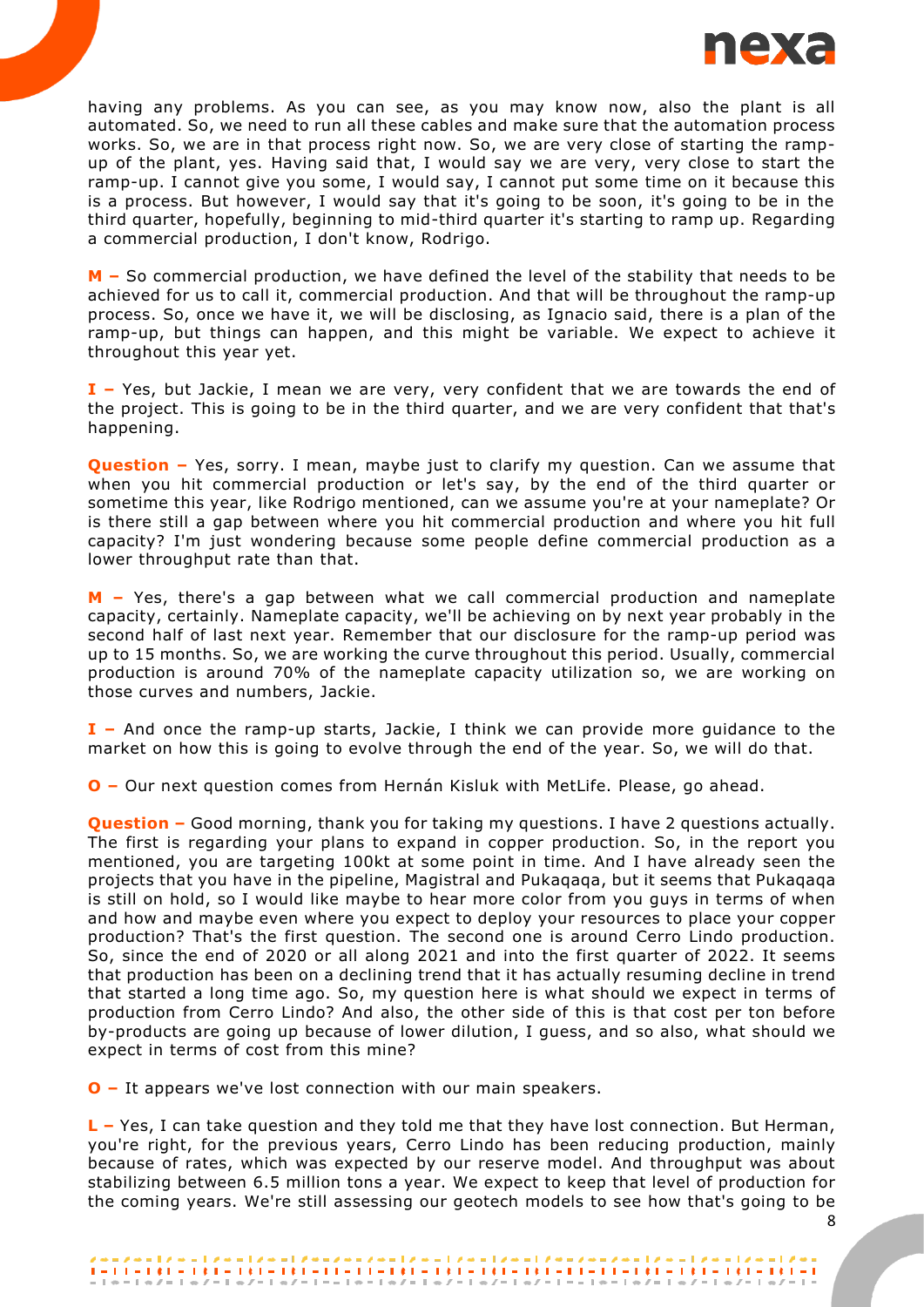

behave in long term. And grades, we don't see right now any major changes for the long term. We're still seeing that we are reaching an average grade for the deposit and that's what we're seeing right now. And in terms of cash costs, of course, that's impact in the first quarter we saw because of the impact on volume. But you see also that the cost can be stabilized in a level between what you have right now.

**Question** - Okay. So basically, we should expect stability from Cerro Lindo in terms of production?

**L –** You're right. We intend to see some stability from now on at the levels you were seeing in the previous years.

**I –** Okay. I'm very sorry. This is Ignacio. We don't know what happened, but our call was canceled, and we are back, so, we answered the Cerro Lindo question. Is that correct?

**Question –** Yes, that's correct. Yes.

**M –** And do you have the answer for the copper strategy, Hernan?

**Question –** No, not that one.

**I –** Okay. So, in terms of copper, you know that we produce copper in Cerro Lindo, almost 30kt and with the other mines and considering Aripuanã, we might go up to 40%. And the idea is that we produce at least 100kt in 5 years, that's the aim. That's what we are trying to achieve. So, we have some projects in the pipeline. We have the most important one is Magistral. Magistral in FEL3 right now, and it's a very good project in Peru. But the question mark, I would say in Magistral is that we don't expect in Peru that our operations today are going to be affected by any impacts, economic impacts on taxes or other impacts that would affect our profitability to date. But having said that, to fund a project today in Peru of sort of US\$800 million to US\$1 billion is something that we have to be cautious regarding Magistral. And we have to compare this investment with other alternatives that we can find in the market. So, the team, we have a dedicated team looking for opportunities and we are very flexible on many opportunities that what we are trying to look at is greenfield projects close to production, some producing mines. So, we are assessing a lot of opportunities, and we are very active in the market. So, when the time comes, we may come back to you with some news. Having said that, in this price cycle, everything is very expensive, it's very difficult to find something that is going to be accretive for the company. But I mean, as the process goes on, we will assess many, many opportunities. And the idea is that hopefully, we reach this 100kt of copper in 5 years.

**O –** Our next question comes from Lawson Winder with Bank of America. Please, go ahead.

**Question –** Hello Ignacio, Rodrigo and team. Thank you for the exploration report that you guys put out earlier this week. That was very helpful. I'd like to ask about the work that's happening at Cerro Lindo, particularly the focus on Pucasalla. So, there's 4 drill rigs operating. One, are those all drilling from underground? Or there's some drilling from surface. Two, how much of Pucasalla material is already included in the existing reserve and resource estimates? Also, how much or how material would you view the opportunity here? And then finally, what is your confidence level that Pucasalla will ultimately add to reserves at your year-end update?

**I –** Sure, yes. Pucasalla is a VMS. It's a massive organic deposit. And Pucasalla, these drill holes that we have in Pucasalla are from underground. We are still working on the extension of Pucasalla. Pucasalla is probably close to 3 to 4 kilometers from the structural center of Cerro Lindo. So, this is an upside for us in terms of reserves going forward. In the reserves that we have today, Pucasalla is not considered. So, from a structural point of view of Cerro Lindo, today, we have 8 years, and we are replacing these reserves, most of them from the surroundings of the main orebodies we are drilling with a lower grid, and we are into those. So, we are replacing reserves from those. However, we see Pucasalla

 $\frac{1}{2} + 1 \cdot \frac{1}{2} + 1 \cdot \frac{1}{2} + 1 \cdot \frac{1}{2} + 1 \cdot \frac{1}{2} + 1 \cdot \frac{1}{2} + 1 \cdot \frac{1}{2} + 1 \cdot \frac{1}{2} + 1 \cdot \frac{1}{2} + 1 \cdot \frac{1}{2} + 1 \cdot \frac{1}{2} + 1 \cdot \frac{1}{2} + 1 \cdot \frac{1}{2} + 1 \cdot \frac{1}{2} + 1 \cdot \frac{1}{2} + 1 \cdot \frac{1}{2} + 1 \cdot \frac{1}{2} + 1 \cdot \frac{1}{2} + 1 \cdot \frac{1$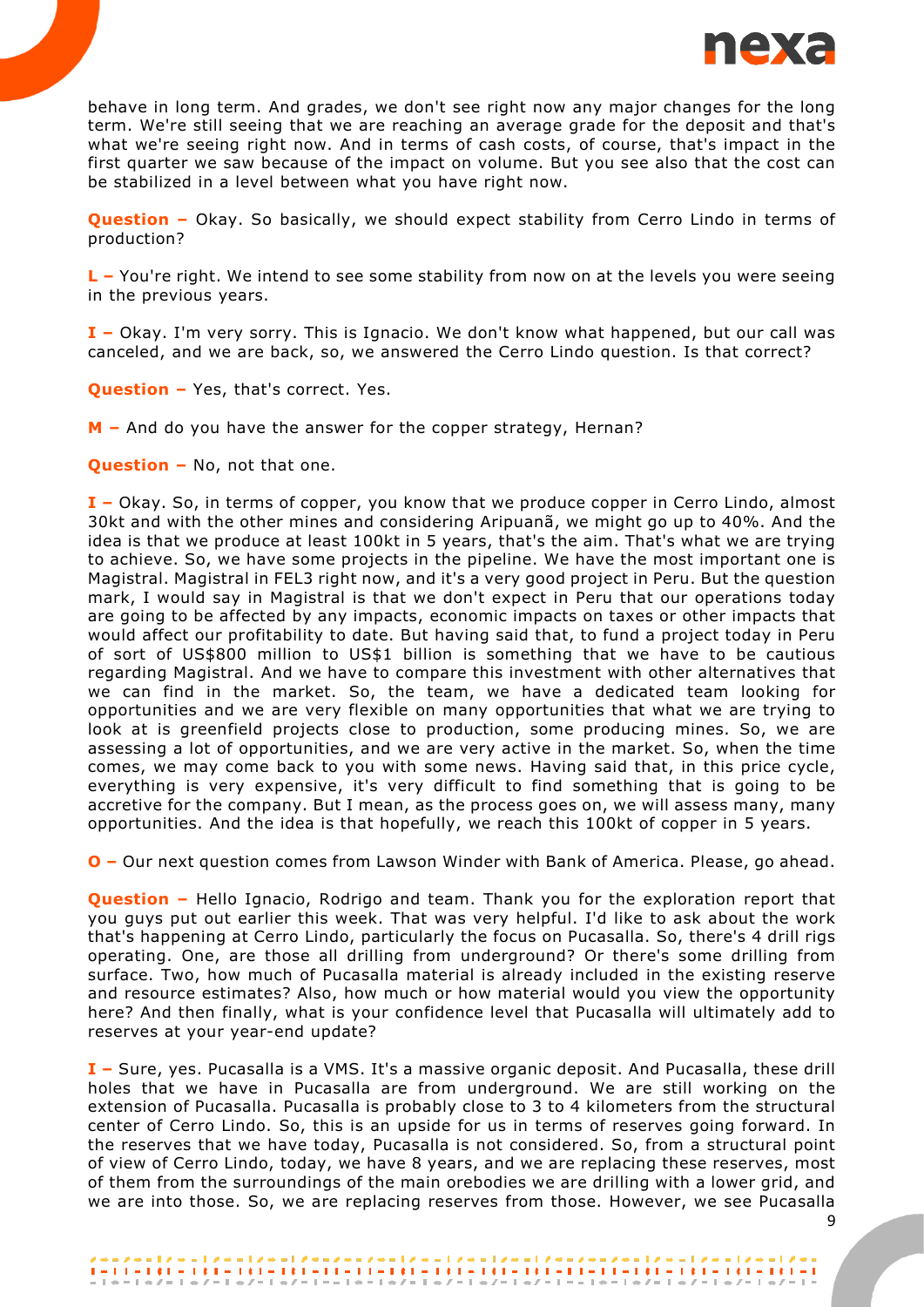

as a new discovery that could be massive, as I was saying, is still open. And the idea is that we drill Pucasalla this year, next year, and we will come back with news on its extension and its potential in terms of volume, and how are we going to incorporate that mineral in the reserves.

**Question –** Okay. That's great color. That's extremely helpful. Are there other targets at Cerro Lindo on which you're focusing drilling in 2022?

**I –** Yes. As I was saying, we have other targets. We have targets close to the mine, yes. They are not as promising as Pucasalla but given that they have continuity on the orebodies that we are mining today. The idea or the expectation that we have is that we add more resources from those that will be converted into reserves in the coming years. How many targets do we have? I mean we can give you more detail later on, but I believe that there are like 2 or 3 targets very close to the mine. I don't recall the names right now. But it's important that we add those in the coming years as reserves as well.

**L –** Ignacio, if you allow me to add additional information, those targets, the satellite targets, they are drilled from surface. Once you identify them and close a minimum level of understanding, the target is to develop towards underground to get a better shape on that and then add into our resources base and reserves later on.

**Question** – Yes, that's super helpful. And then maybe just sort of one final question to wrap this all up. What proportion of the entire exploration budget for 2022 is for Cerro Lindo is just focused at Pucasalla?

**I –** The Cerro Lindo target today, let me see, I think we have like 18,000 meters in Cerro Lindo, this should be like 10% of total budget of exploration that includes also greenfield in Cerro Lindo more or less.

**Question** – So Now we have questions from the web. So first one comes from BTG, Jose. Can you give a range of the EBITDA contribution that we should expect from Aripuanã in 2023, given your current assumptions?

**M –** 2023, we're going to be still in the ramp-up process. So, we will not reach full, let's say, full cash generation capacity. I would say as a projection, for example, we have the second quarter report, which is a bit outdated. So, I would expect more EBITDA contribution for Aripuanã than it is there in the technical report because we have higher prices. Technical report states EBITDA contribution with full capacity at US\$120 million, but with prices around US\$2,600, US\$2,700. So, we can estimate a much higher EBITDA with current price levels and considering full capacity above US\$200 million of EBITDA contribution. But this is only a forecast, it's still in the projections. And we need to observe the ramp-up curve evolution so that we can have this more in detail. But I would use the proxy of the technical report for estimate.

**Question –** Okay. We also have another question here in the webcast from Terence. Could you please provide more color on zinc markets like the balance between metal versus concentrated, if there is any surplus or debts this year and about treatment charges.

**I –** Yes. As we were saying, the key today in the zinc market are the smelters. As I was mentioning before, most of the smelters or some of the smelters in Europe especially are facing very high-power costs. And this translates them to shutting down these smelters or reducing the capacity. So, because of that and given that the mine supply or the concentrate is not going down that much. I mean it's sort of stable but TCs have gone up. Having said that, when we sell our metal, we see still a lot of demand and that translates in the premiums that we are receiving. The premiums today on a spot base are much higher today. So, from a zinc point of view, we are very bullish on the price of zinc today. Of course, you never know what will happen. But as we were saying in our presentation, for the coming months, we see a very high prices of zinc. What will happen next year, we don't know. I mean, it might be that Europe will face some recession because of the war,

 $\frac{1}{2} + 1 \cdot \frac{1}{2} + 1 \cdot \frac{1}{2} + 1 \cdot \frac{1}{2} + 1 \cdot \frac{1}{2} + 1 \cdot \frac{1}{2} + 1 \cdot \frac{1}{2} + 1 \cdot \frac{1}{2} + 1 \cdot \frac{1}{2} + 1 \cdot \frac{1}{2} + 1 \cdot \frac{1}{2} + 1 \cdot \frac{1}{2} + 1 \cdot \frac{1}{2} + 1 \cdot \frac{1}{2} + 1 \cdot \frac{1}{2} + 1 \cdot \frac{1}{2} + 1 \cdot \frac{1}{2} + 1 \cdot \frac{1}{2} + 1 \cdot \frac{1$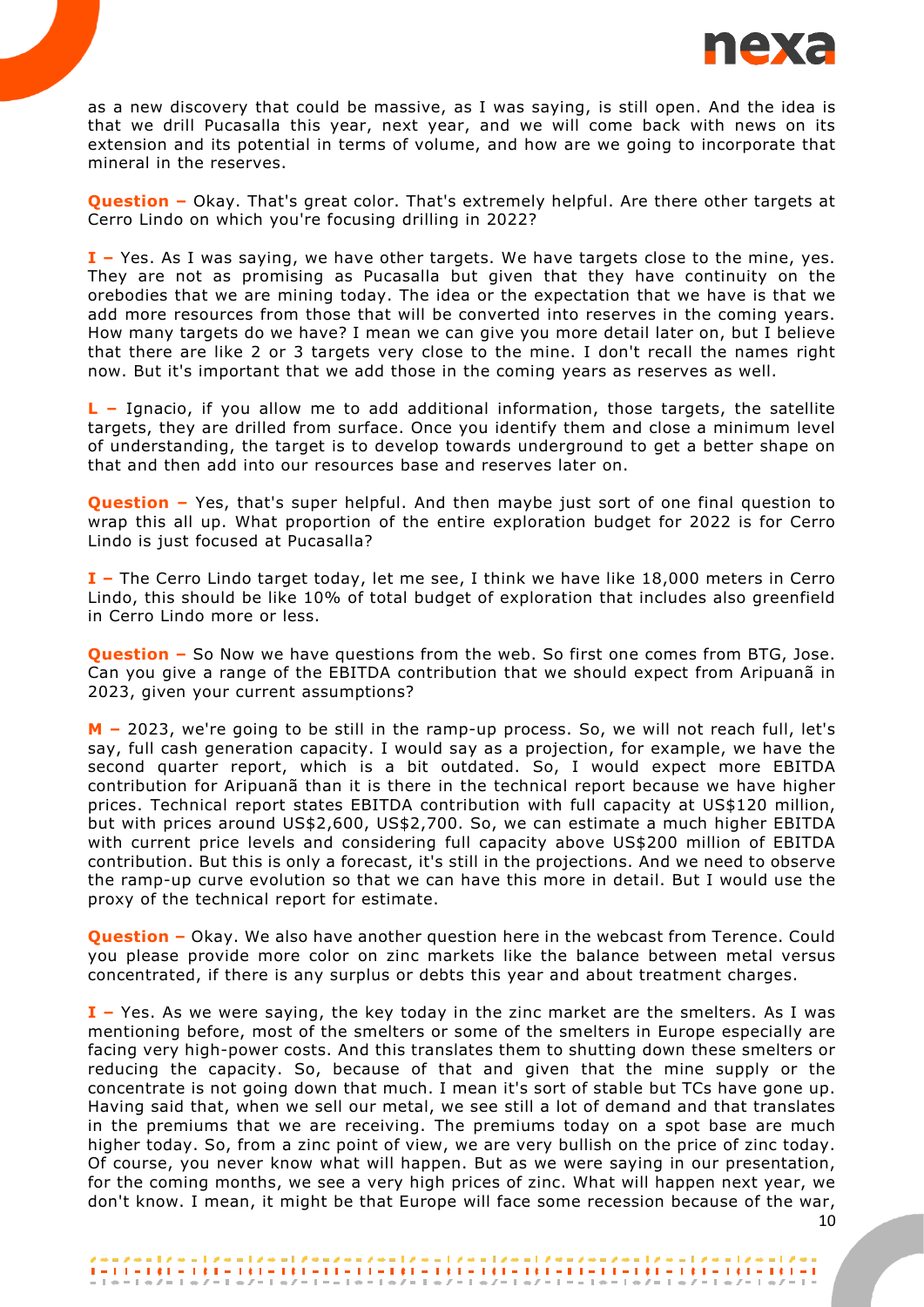

we don't know that. But for this year, given these high TCs that we are seeing and high premiums, we believe that the market is very tight because of this smelter program that we are facing.

**Question –** And we have time for one more question from the web from Joanna. Can you just remind us of this energy accounting total costs? Can you comment on the higher net leverage ratio compared to the end of 2021? And also mentioned you intend to deleverage. Can you tell us if you have any net leverage target or guidance for the end of the year? In terms of rating, do you have any expectations regarding an upgrade of the S&P rating to investment grade?

**M –** Joanna, this is Rodrigo. Thank you very much for the questions. So, for the first question, it's around 5% overall, okay. Measures to mitigate impact of volatility and energy costs, it is very complicated to do that everywhere because energy, you have a passthrough, which is almost immediate everywhere. But in Brazil, what we follow up is the energy curve here internally. And now that we are in the green flag, these things begin to soften down a bit in the pressure on costs. About leverage, it's like there is no leverage targets. We have, by our policy, our target overall is to be below 2x net debt to EBITDA according to our risk management policy. This is something that we already are below. With current prices, we certainly will be generating more cash, and this ratio is probably trending towards 1x net debt to EBITDA by the end of the year. We have deleveraged on a gross basis last year, considering that we had many bank loans that were prepayable. Currently, out of our US\$1.7 billion debt, we have US\$1.2 billion that is the long-term bonds. The remaining amounts are pretty much on export credits notes in Brazil up to 5 years and also ECA's, export credit agencies, including the BNDES as one. So, there's less, let's say, days for gross deleverage. But we will be generating cash, and we will be considering this capital allocation either for growth or returning cash to the shareholders. In terms of rating, we have been in close discussion with all the rating agencies. I do not anticipate any change in our ratings in the short-term. but this is a constant discussion, our price metrics and our business fundamentals are really strong. This is something that we have to follow up according to their reports update that the periodically do. I hope this has answered your question.

**I –** Yes. One other comment that I want to make here is that you are right, the net debt EBITDA ratio for the end year was  $1.37x$  and now it's  $1.53x$ . So, you could see that we are increasing. And we wanted to be clear here is that the net cash that we consume in the quarter was US\$168 million. But out of those, US\$156 million were working capital that we already explained. And we see this working capital, a good part of that is going to reverse. So, I would say that the leverage ratio is going to go down with these prices should go down in the second quarter and towards the end of the year should go down as well. So, this was that main thing that influence this ratio.

**O –** Thank you. This concludes our question-and-answer session. We will now hand over to Ignacio for his final remarks. Mr. Rosado, please go ahead.

**I –** Thank you. Thank you, everybody, for attending the call. We hope we were clear with the results that we have in this quarter. We were very pleased that Vazante today is up and running again. We are projecting a good month in April, and we are projecting that we will achieve the guidance for the second quarter. As I was saying, Aripuanã, we are confident that it's going to be started to ramp up in the third quarter. We are very close to that. And we are very committed to make sure that we are disciplined in this environment that there is a lot of inflationary pressures. We have a lot of meetings through the weeks with the operations to make sure that we have initiatives to compensate for these pressures, and we are very committed to increase our cash flow. This is at the end, the objective that we have. So, thank you very much for attending the call. Thank you very much for the time. And we will speak soon. You know that Roberta and her team are here, if you have further questions, we will be very happy to answer later on. Thank you and have a good day.